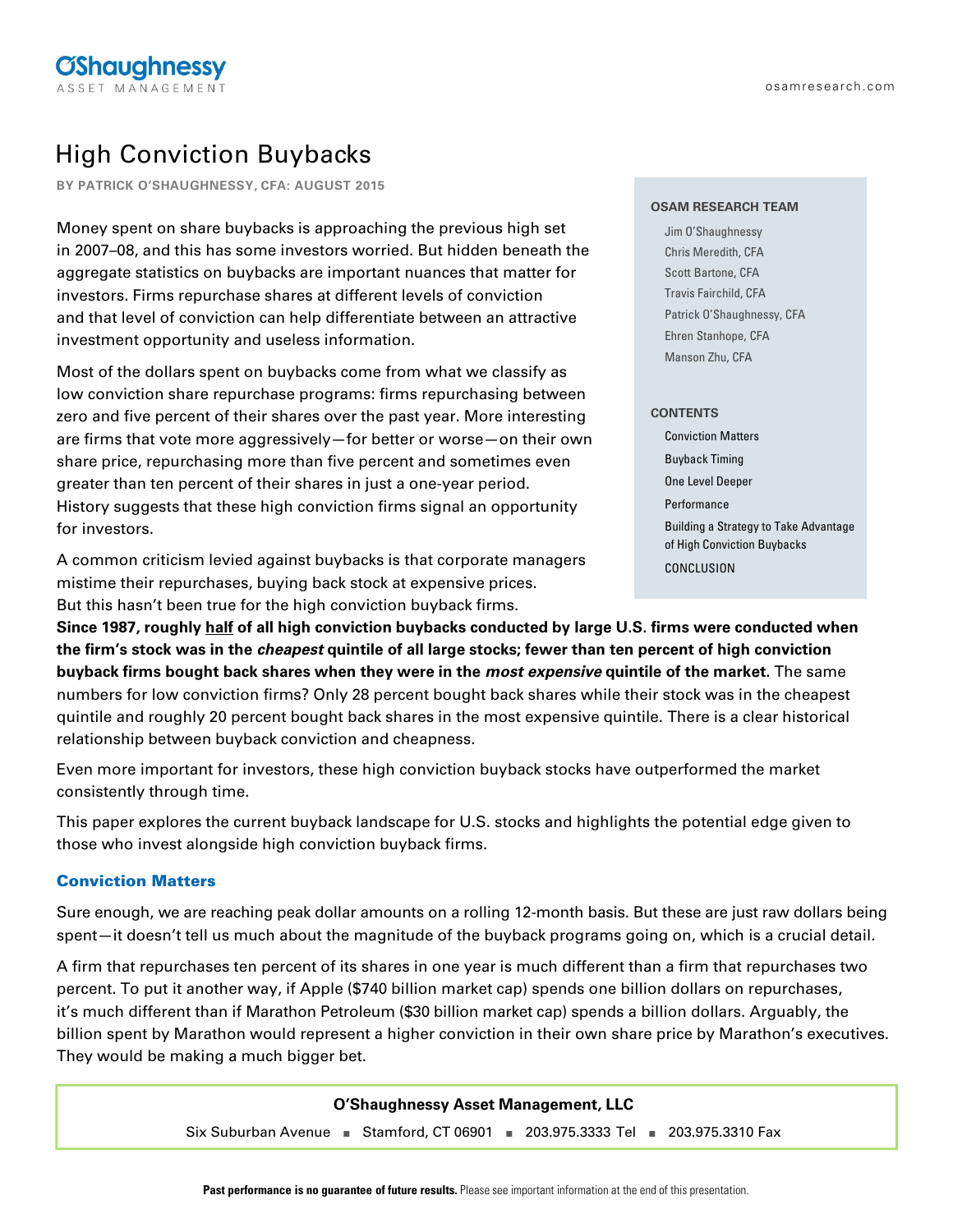

Total cash spent on buybacks based on buyback conviction level can be separated into groups: the low conviction group has repurchased between zero and five percent of their shares in the past year, the *higher* conviction group has repurchased between five and ten percent of their shares, and the highest conviction group has repurchased more than ten percent of their shares. **When you add up the totals, it becomes clear that most of the raw dollars being spent on buybacks come from the low conviction group.** Figure 1 shows all firms with a positive net buyback over the past year and breaks out the total amount of cash coming from all three levels of buyback conviction at each point in time, which add up to the market's overall buyback amount (black line).



From the chart above, we glean our first key observation**: currently, the cash being spent on buybacks by the low conviction firms is about 70 percent of the total amount spent,** which is very close to the long-term average (67 percent). Most of the remaining 30 percent comes from firms buying back between five and ten percent of their shares. A small fraction comes from firms with very high conviction, buying back more than ten percent of their shares. Again, these current numbers are consistent across the time period.

# Buyback Timing

Do firms with higher conviction share buyback programs do a good job of buying low? To answer this question, we measure the relative valuations when firms have tended to repurchase shares at varying levels of buyback conviction.

The firms are evaluated and compared to all other large U.S. stocks on each date, resulting in a percentile score from zero to one hundred (zero is cheapest). We use four factors to measure valuation: price-to-sales, price-toearnings, free cash flow-to-enterprise value, and EBITDA-to-enterprise value. The factors are equally weighted in the calculation, giving us a diversified measure of cheapness.

Armed with these two things—buyback yield buckets and relative valuation percentiles—we can see if firms tend to buy back shares at cheap or expensive relative prices.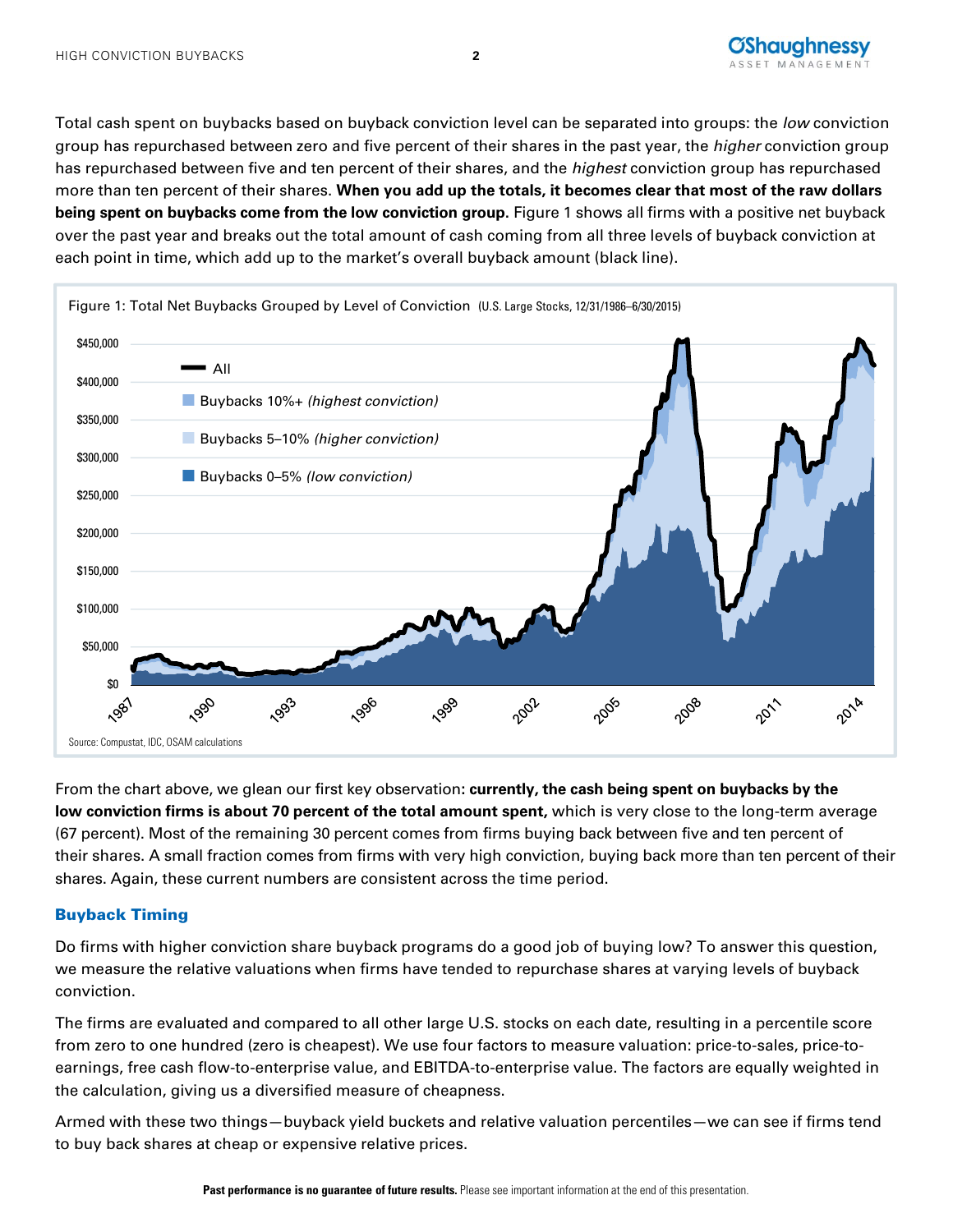

Across a time series going back to 1987, Figure 2 shows the average valuation percentile at the time when firms in the different groups have repurchased shares (as stated earlier, lower means cheaper—the average large stock scores 50 out of 100).

There are two things to note for this chart. First, for contrast, another group is included here: all firms who have been net issuers of shares (diluted existing shareholders through secondary offerings). It is evident that, on average, this group issues shares at higher relative prices. Second, to enhance legibility, higher conviction buybacks (5–10%) and highest conviction buybacks (greater than 10%, which are fairly rare) are consolidated into a single group.



While the low conviction buyback firms have bought back shares cheaper than the market on average (44th valuation percentile across this sample), the high conviction programs tend to repurchase at much cheaper prices (32nd valuation percentile, on average). High conviction buyback programs, on average, are conducted at cheaper relative prices.

# One Level Deeper

The historical averages offer some perspective, but going a little deeper and examining the distribution within these groups helps reveal the percentage of firms in the different buckets that are buying at cheap prices versus expensive prices.

To see how the distributions look historically, Figure 3 (on the following page) compares the distribution of all large stocks by valuation percentile versus net share issuers (negative buyback yield firms, issuing more shares than they are buying back).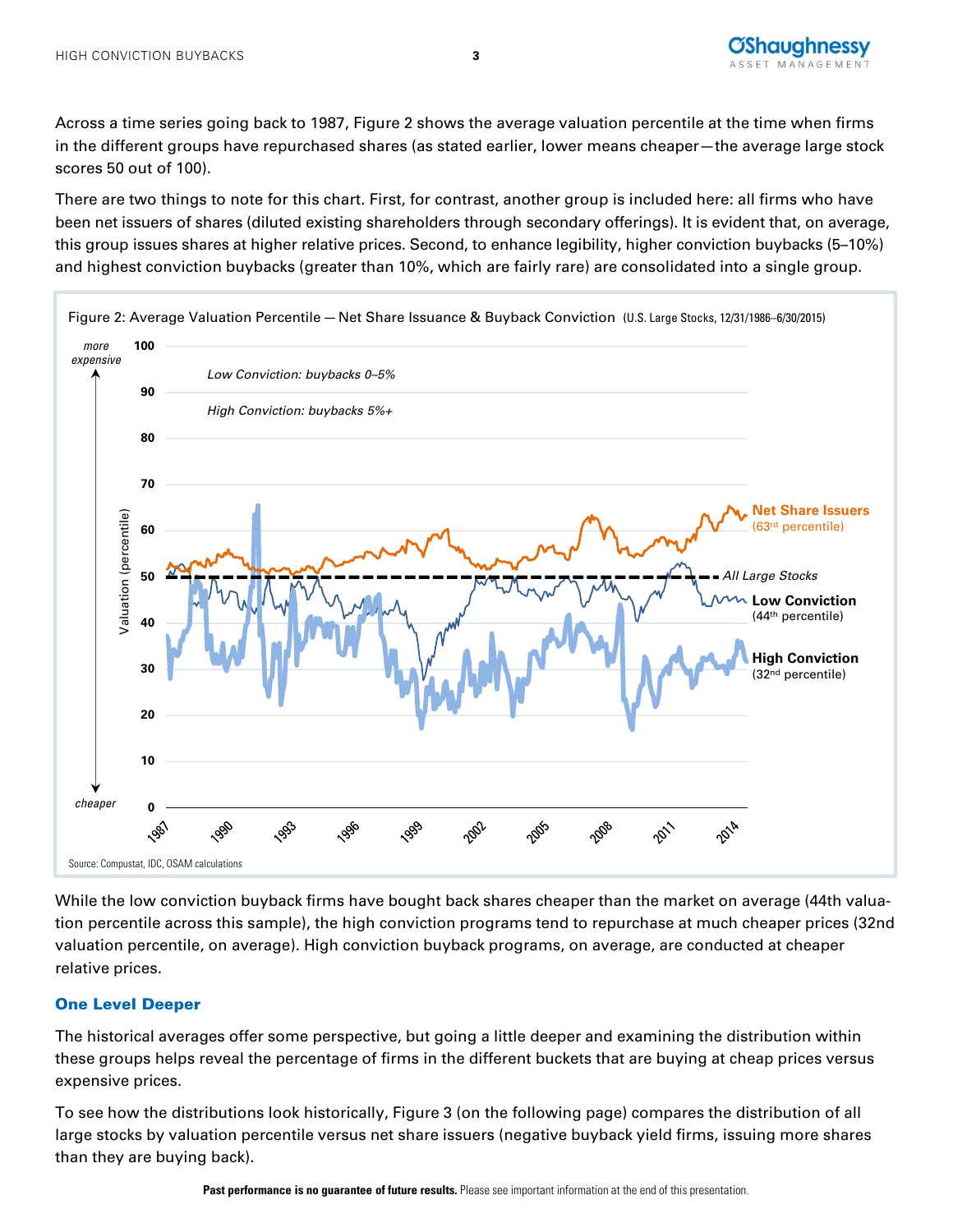

In Figures 3–4, the valuation percentile buckets are on the horizontal axis and the percentage of firms that fall into each bucket is on the vertical axis. For example, firms that issue shares while their stock prices are in the cheapest five percent of the market fall into the category on the far left (the 0–5 bucket).



As one might suspect, the line for large stocks is flat—its relative value score is equally distributed in the percentiles from zero to 100. But the result for net share issuers is different. Figure 3 shows that, on average, those firms have tended to be slightly more expensive than other stocks in the market (illustrated by the skew towards the right side of the distribution). This syncs up with the average in Figure 2 on the preceding page.

Now let's look at the distribution among varying levels of buyback conviction:



In Figure 4, the trend is reversed: firms in the high conviction groups (5–10% and 10%+ buybacks) have, on average, bought back shares at much cheaper relative prices. In fact, as shown in Figure 2 on the preceding page, their stocks are in the cheapest third of the market by valuation percentile (32nd percentile, on average). There are examples of firms buying back a high percentage of their shares at expensive relative prices, but it has been rare.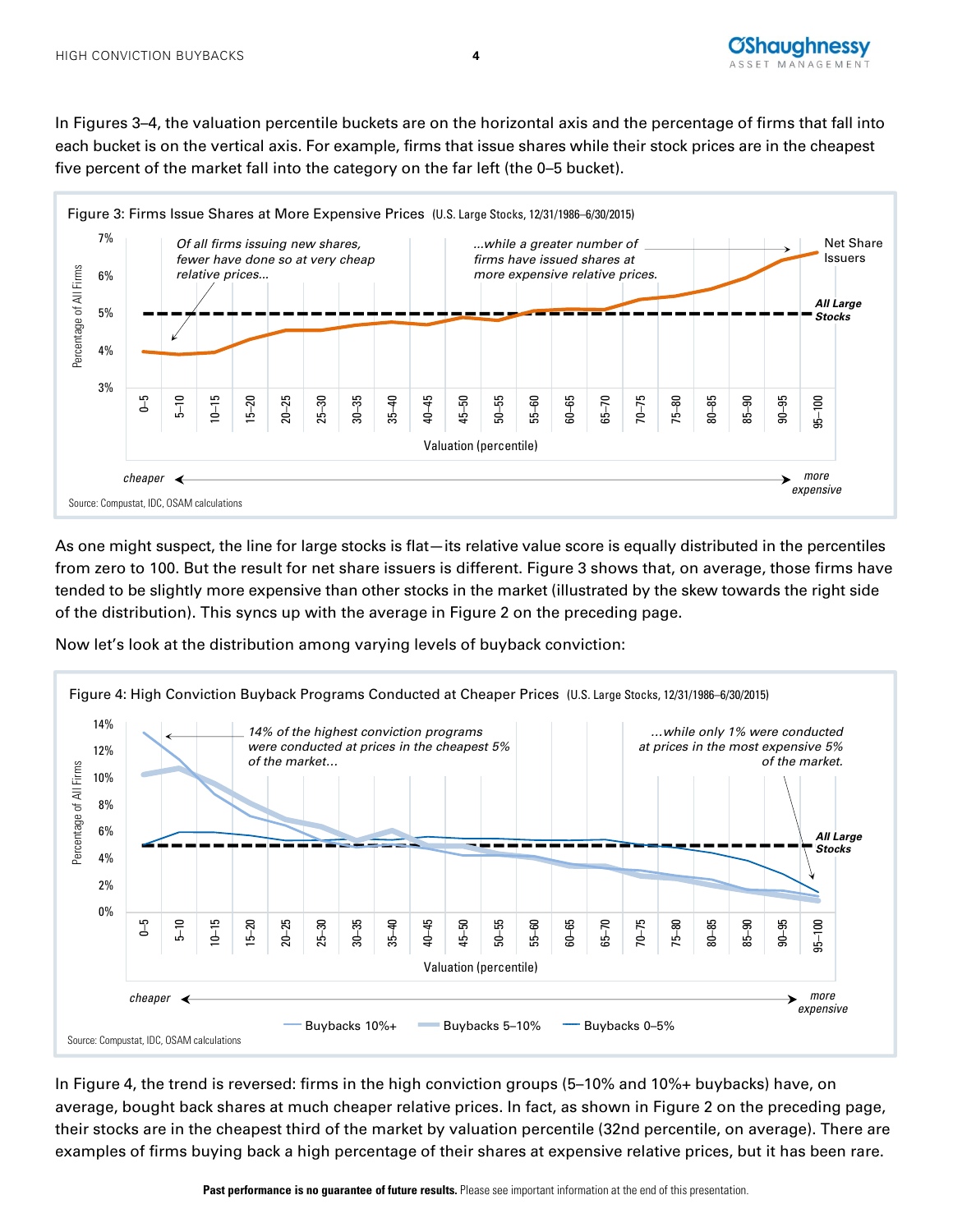

Firms with low conviction buyback programs, buying back between zero and five percent of their shares, don't display nearly as strong a pattern—there isn't the same big tendency to buy back at cheap prices.

**Buybacks may not be well timed in aggregate, but they have been timed well (at least, timed at cheaper relative prices) by firms with high conviction buyback programs.** These firms can get lost in the shuffle because, on average, the cash spent on buybacks by these high conviction firms represent a minority of the total cash being spent on buybacks.

## **Performance**

This brings us to the key question: Is this actionable information? That is, do these high conviction firms perform better than the market? Let's look at some more granular performance data for the different categories. These results are based on a portfolio that includes all stocks in each category, equally weighted at the time of purchase and held for one year.1

| Table 1: Performance by Category          |        |                   |               |  |  |  |  |
|-------------------------------------------|--------|-------------------|---------------|--|--|--|--|
| (U.S. Large Stocks Universe, 1987-2014)   | Return | <b>Volatility</b> | <b>Sharpe</b> |  |  |  |  |
| <b>Net Share Issuers</b>                  | 10.1%  | 17.3%             | 0.30          |  |  |  |  |
| Low Conviction Buybacks (0-5%)            | 12.2%  | 14.6%             | 0.50          |  |  |  |  |
| High Conviction Buybacks (5%+)            | 15.9%  | 16.2%             | 0.67          |  |  |  |  |
| All Large U.S. Stocks (equally-weighted)  | 11.2%  | 16.2%             | 0.38          |  |  |  |  |
| Source: Compustat, IDC, OSAM calculations |        |                   |               |  |  |  |  |

In Table 1, the high conviction firms have delivered significantly better results. Importantly, they have also delivered much more *consistent* results. Table 2 shows the percent of rolling periods (one-year through ten-year) in which the different categories have outperformed versus an equally-weighted benchmark of large U.S. stocks:

| Table 2: Base Rates* by Category        |        |        |        |        |        |         |
|-----------------------------------------|--------|--------|--------|--------|--------|---------|
| (U.S. Large Stocks Universe, 1987-2014) | 1-Year | 2-Year | 3-Year | 5-Year | 7-Year | 10-Year |
| Net Share Issuers                       | 35%    | 35%    | 28%    | 18%    | 6%     | 1%      |
| Low Conviction Buybacks (0-5%)          | 50%    | 57%    | 66%    | 61%    | 81%    | 77%     |
| High Conviction Buybacks (5%+)          | 70%    | 74%    | 80%    | 86%    | 93%    | 98%     |

\* Versus U.S. Large Stocks Universe. Base rates are a batting average for how often a strategy beats its benchmark over certain rolling time periods. Source: Compustat, IDC, OSAM calculations

When evaluated through the lens of absolute excess return, risk-adjusted return, and consistency of return, the high conviction buyback firms do quite well.

# Building a Strategy to Take Advantage of High Conviction Buybacks

Because buybacks have become such an important tool for returning capital to shareholders in the U.S., we believe that, when measuring "yield," buybacks must be included alongside dividends. This combination, which we call shareholder yield, is the best way to identify firms committed to returning large amounts of cash to shareholders. Currently, buybacks dominate the highest shareholder yields. Indeed, among the top 50 large U.S. stocks ranked by shareholder yield, the average firm has repurchased eight percent of its shares in the past year. Historically, a strategy that simply selects the ten percent of U.S. stocks with the highest current shareholder yield, rebalanced on a rolling annual basis, has outperformed an equally-weighted large stock universe by 3.7 percent per year since 1963.<sup>2</sup>

**Despite its compelling historical performance, we believe that shareholder yield is best used in combination with other factors.** Specifically, cheaper valuations and higher quality should be favored over more expensive valuations and lower quality. The combination of these themes has led to impressive livetime results. As an example, the O'Shaughnessy Market Leaders Value™ strategy, which screens for quality and valuation before buying stocks

<sup>1</sup> The portfolio is rebalanced on a rolling annual basis, effectively rebalancing one-twelfth of the portfolio each month. This is similar to our methodology for livetime trading strategies. <sup>2</sup> Based on returns between 1963–2014.